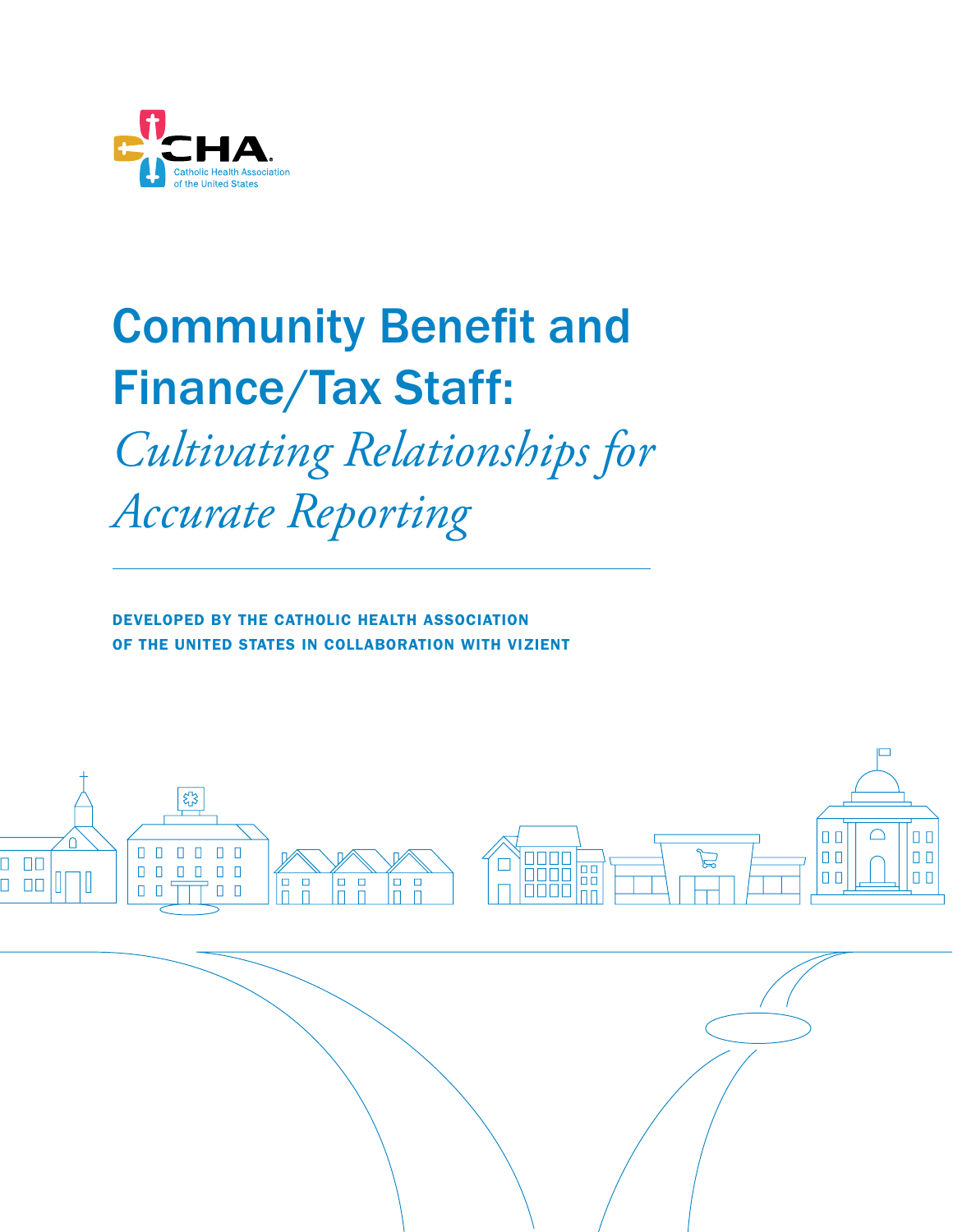# INTRODUCTION

For many years, the Catholic Health Association of the United States (CHA) and Vizient have published guidelines to help hospitals plan and report community benefit. CHA and Vizient are pleased to provide this resource, which contains information designed to help staff in community benefit and in finance (and in some health systems, also the tax departments) cultivate effective relationships important to assuring accurate community benefit reporting. The resource is organized into the following sections:

- Strategies for Effective Finance/Tax and Community Benefit Staff Relationships
- An Accounting Primer on Community Benefit<sup>1</sup>
- Tips to Avoid Under- and Over-Reporting

*CHA and Vizient intend to include additional sections in upcoming editions of this resource.*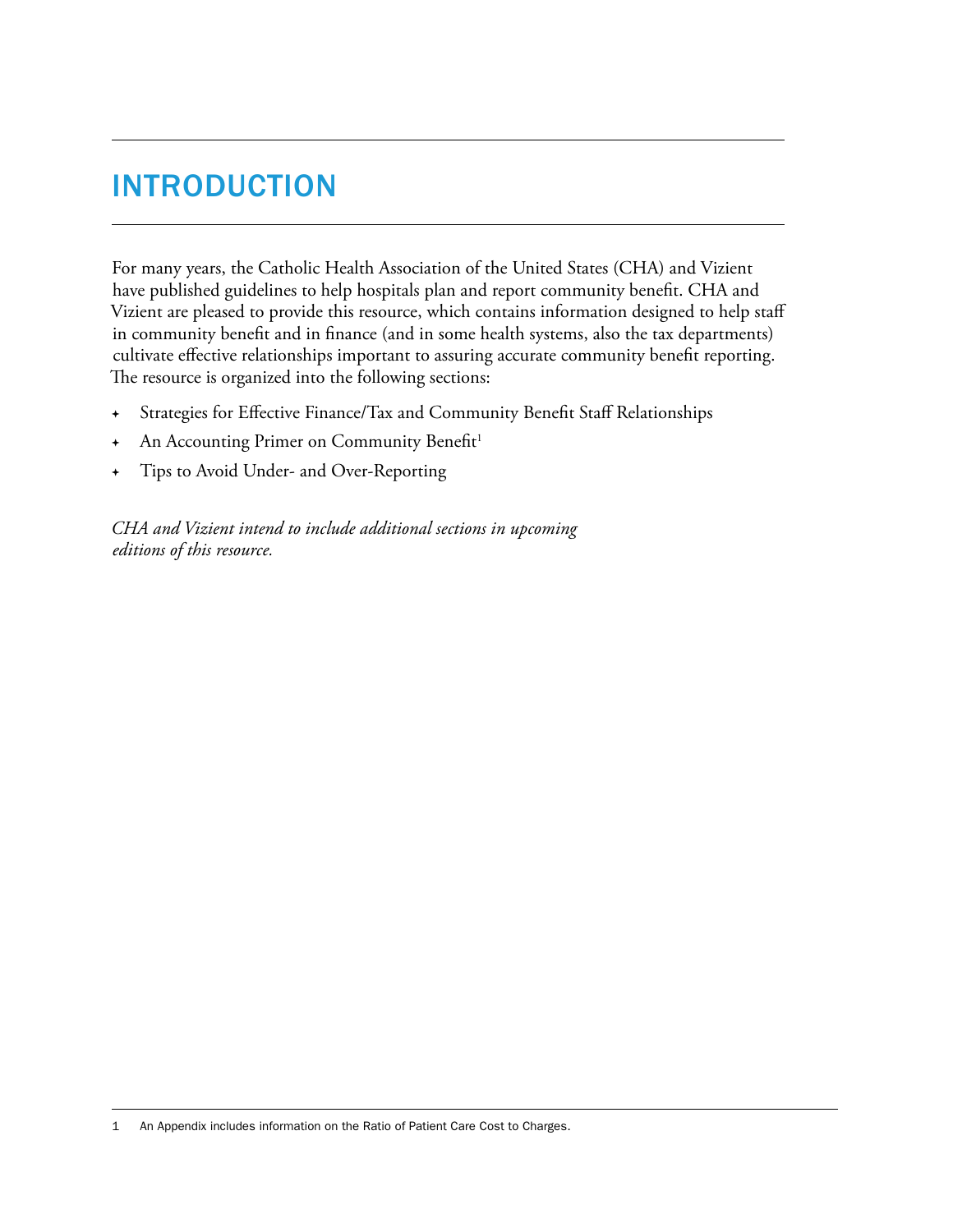# STRATEGIES FOR EFFECTIVE FINANCE/TAX AND COMMUNITY BENEFIT STAFF RELATIONSHIPS

Tax-exempt hospitals provide community benefit for many reasons. Providing community benefit:

- + Manifests commitments by hospitals and health systems to their missions
- Increasingly is recognized as vital to improving population health and achieving strategic objectives
- + Responds to federal expectations that tax-exempt hospitals focus on improving community health by (among other activities): providing access to care for low-income patients, enhancing public health, advancing knowledge through health professions education and research and making contributions for community benefit
- + Responds to requirements in many states that hospitals provide community benefits to qualify for sales, property and/or corporate income tax exemptions or to satisfy conditions placed on mergers and acquisitions

Hospitals and health systems also recognize that tax-exemptions provide important organizational benefits, including the ability to receive charitable donations, issue tax-exempt debt and remain exempt from paying federal, state, and local taxes.

Whatever the reasons, it's important for hospitals to report community benefit accurately – both to avoid potential under-reporting and to avoid possible over-reporting.

Effective relationships between staff directing community benefit/community health activities and staff in finance (and in other departments such as tax, government relations and communications) are critically important to accurate community benefit reporting. Such relationships also facilitate:

- + Developing and maintaining Financial Assistance Policies that balance community access to care and hospital financial performance needs
- + Analyzing the budget implications of new community health improvement programs
- + Establishing community benefit spending budgets and targets
- + Generating meaningful benchmarking information to guide strategy and policy
- + Effectively telling the organization's "community benefit story"

Several steps as described on the pages that follow can be taken to assure effective relationships with finance and tax departments.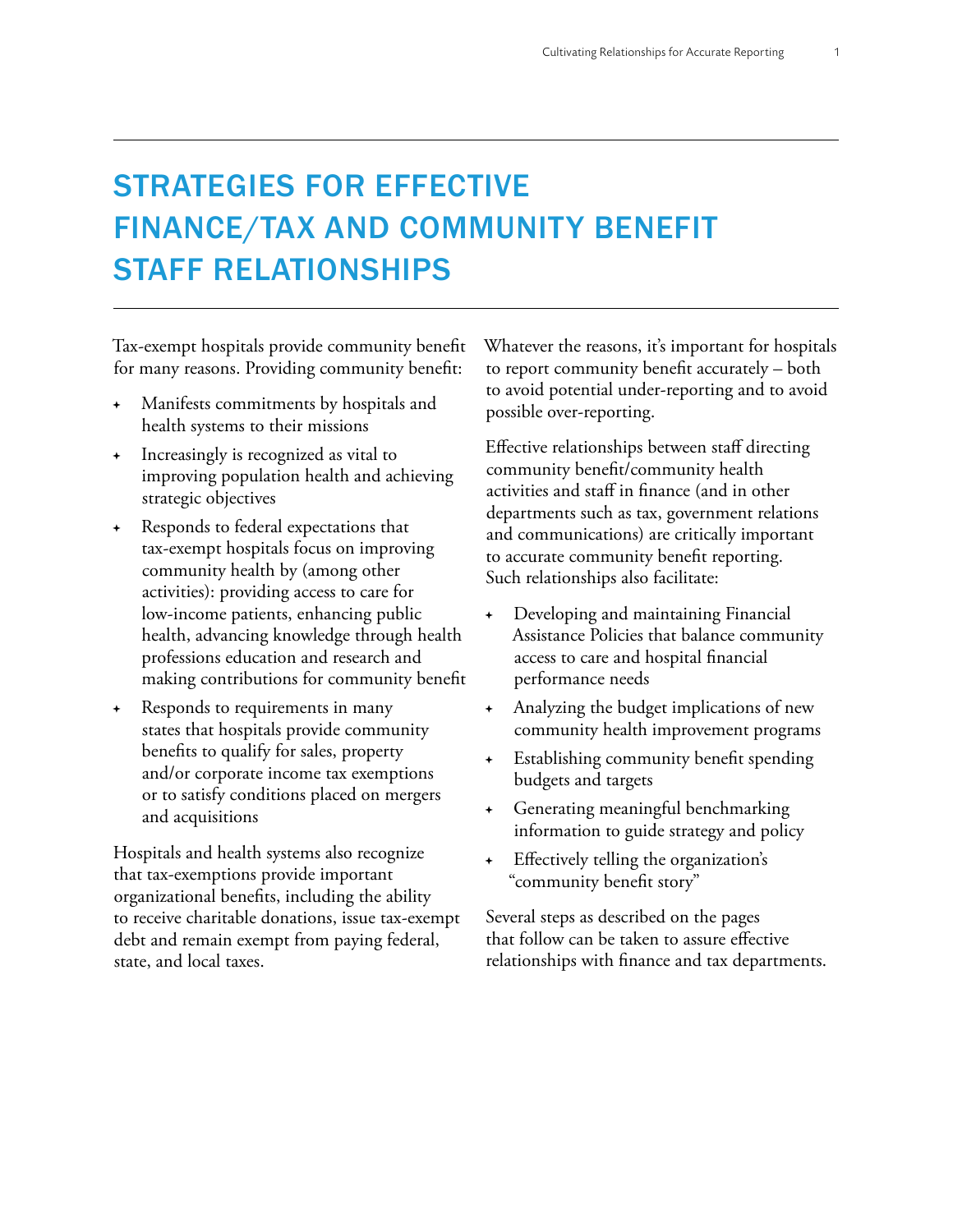### ASSURE FINANCE/TAX AND COMMUNITY BENEFIT STAFF ROLES ARE CLEAR

As shown in the following table, staff in finance and tax departments and staff in community benefit each have important roles to play in the community benefit reporting process. Assuring that roles and responsibilities are clear is the first step for achieving effective relationships.

|                                        | <b>Community Benefit Financial Reporting Primary Roles</b>                                                                                                                                                                                                                                                                                                                                                                                                                                                                                                       |
|----------------------------------------|------------------------------------------------------------------------------------------------------------------------------------------------------------------------------------------------------------------------------------------------------------------------------------------------------------------------------------------------------------------------------------------------------------------------------------------------------------------------------------------------------------------------------------------------------------------|
| <b>Finance and</b><br><b>Tax Staff</b> | Identify and compile values for:<br>Ratio of Patient Care Cost to Charges<br>$\ast$<br>Financial Assistance at cost<br>+<br>Medicaid shortfalls (or gains, reported at \$0)<br>+<br>Health professions education and associated reimbursement<br>$\ast$<br>Subsidized health services (net of financial assistance, Medicaid, other<br>+<br>means-tested government programs and bad debts)<br>Accounting value of in-kind contributions (e.g., conference room space<br>۰<br>and donated equipment)<br>Medicare and bad debt (assuring no double counting)<br>+ |
|                                        | Allocate community benefit amounts to hospital organizations from:<br>System offices<br>+ Joint ventures<br>÷<br>Physician practices + Foundations<br>+<br>Other affiliates <sup>2</sup><br>Assure that the community benefits generates expense to the hospital (with the<br>expense in financial statements and the IRS Form 990 Statement of Functional<br>Expenses) and its value is based on actual expenses and not on "opportunity costs."                                                                                                                |
|                                        | Provide community benefit staff with statistics:                                                                                                                                                                                                                                                                                                                                                                                                                                                                                                                 |
|                                        | Hourly wage values to apply to staff time while working on community<br>$\ast$<br>benefit activities and programs<br>Percentage(s) applied to salaries and wages to account for employee benefits<br>+<br>Indirect cost factors to apply to direct expenses for community benefit<br>+<br>programs                                                                                                                                                                                                                                                               |
|                                        | Assure that cash donations for community benefit are restricted, as required by<br>Schedule H instructions.                                                                                                                                                                                                                                                                                                                                                                                                                                                      |
|                                        | Assure that community benefit amounts reported on Schedule H accurately reflect the<br>health system's EIN structure.                                                                                                                                                                                                                                                                                                                                                                                                                                            |
|                                        | Assess year-over-year changes in community benefit values to assure rational<br>explanations are available.                                                                                                                                                                                                                                                                                                                                                                                                                                                      |
|                                        | Assure regular reporting to management and board regarding community benefit.                                                                                                                                                                                                                                                                                                                                                                                                                                                                                    |

<sup>2</sup> In many cases, community benefits incurred by hospital affiliates and joint ventures can be included in hospital community benefit reports. Examples of methodologies for allocating such amounts may be the subject of future publications.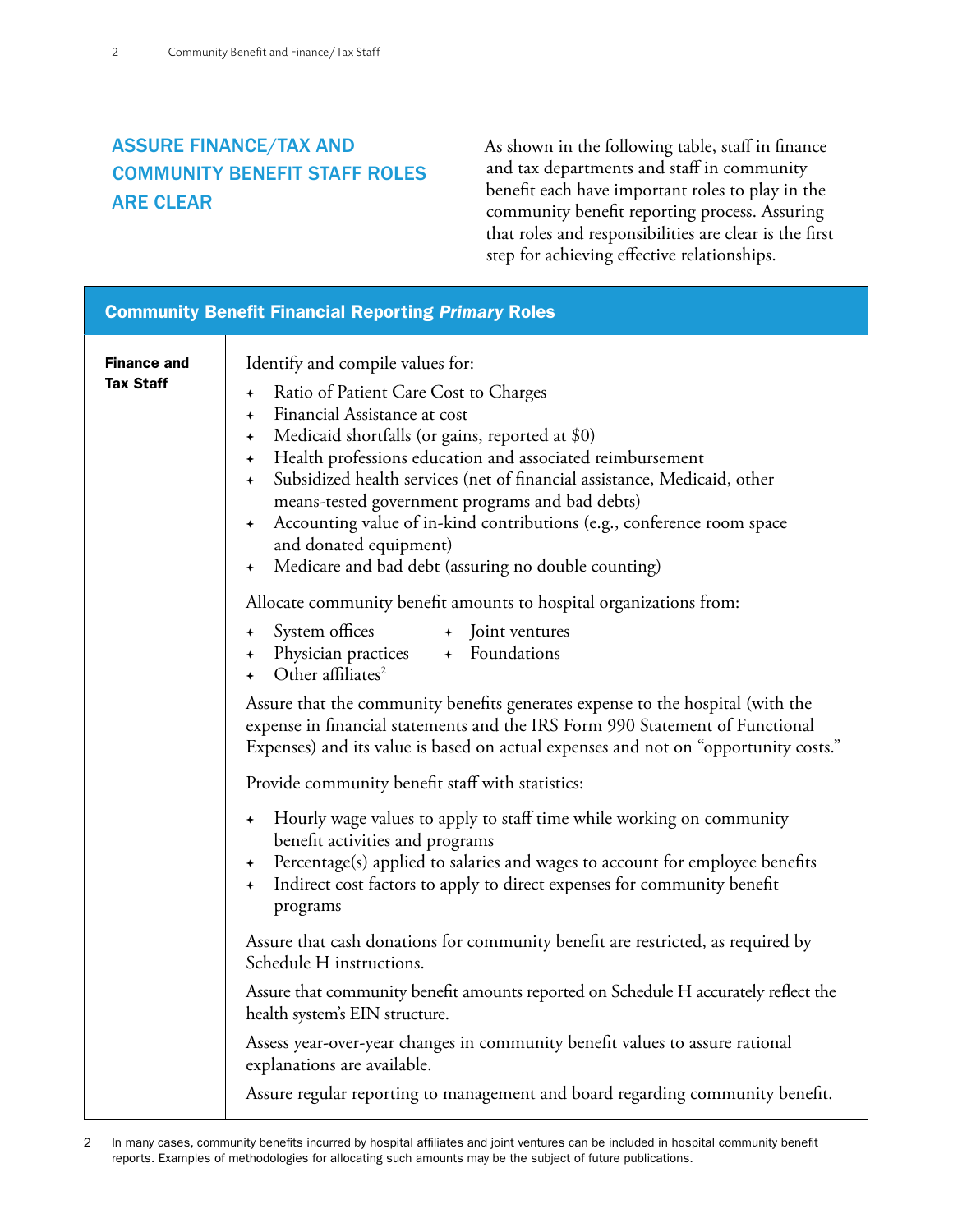| <b>Community Benefit Financial Reporting Primary Roles, continued</b>                                                                                 |                                                                                                                                                                                                                |  |  |
|-------------------------------------------------------------------------------------------------------------------------------------------------------|----------------------------------------------------------------------------------------------------------------------------------------------------------------------------------------------------------------|--|--|
| <b>Community</b><br><b>Benefit Staff</b>                                                                                                              | Assure that criteria for "what counts as community benefit" are met for all<br>reported programs and activities; document that reported programs address<br>community health needs.                            |  |  |
| Track and report data (staff hours and compensation expense, supplies expense,<br>total expense, offsetting revenue and statistical information) for: |                                                                                                                                                                                                                |  |  |
|                                                                                                                                                       | Community health improvement services<br>$\ddot{}$<br>Community building activities and programs<br>$\ddotmark$<br>Community benefit operations expenses<br>Contributions for community benefit<br>$\ddotmark$ |  |  |
|                                                                                                                                                       | Help identify reportable health professions education and research activities.                                                                                                                                 |  |  |
|                                                                                                                                                       | Draft narrative to respond to Schedule H questions (Part V, Section C and Part<br>VI).                                                                                                                         |  |  |

Accurate reporting of subsidized health services, in particular, requires substantial collaboration between finance/tax and community benefit staff. Finance staff identify clinical programs that have been subsidized by the hospital (because they lose money) and community benefit staff establish whether or not community need for the program(s) is present.

Hospital organizations sometimes receive inquiries from the press, government officials and the public about their community benefit. Responding effectively and consistently to these inquiries also requires collaboration between finance/tax, community benefit, government relations and marketing/communications staff. Establishing in advance how inquiries will be handled (and by whom) is helpful.

Responses to Schedule H questions (Part V, Section C and Part VI) are most effective when they are prepared collaboratively, with community benefit, finance, tax and communications staff involved.

### UNDERSTAND THE IMPORTANCE OF EFFECTIVE COMMUNICATIONS

Effective communication by finance/tax and community benefit staff is important due to the important roles played by each. Without such communication, the probability of errors (either underreporting or overreporting) increases. Chief financial officers and governing boards need confidence that information reported on Schedule H and otherwise to the public is accurate. In many health systems, increasingly the finance/tax function is being regionalized or centralized, making communication between local community benefit staff even more challenging.

Other reasons why effective communication is important:

<sup>+</sup> Instructions for completing Schedule H have changed over the years, and some changes have affected community benefit accounting methods. Finance/tax and community benefit staff need to share information about such changes when they occur, or reports are likely to be inaccurate.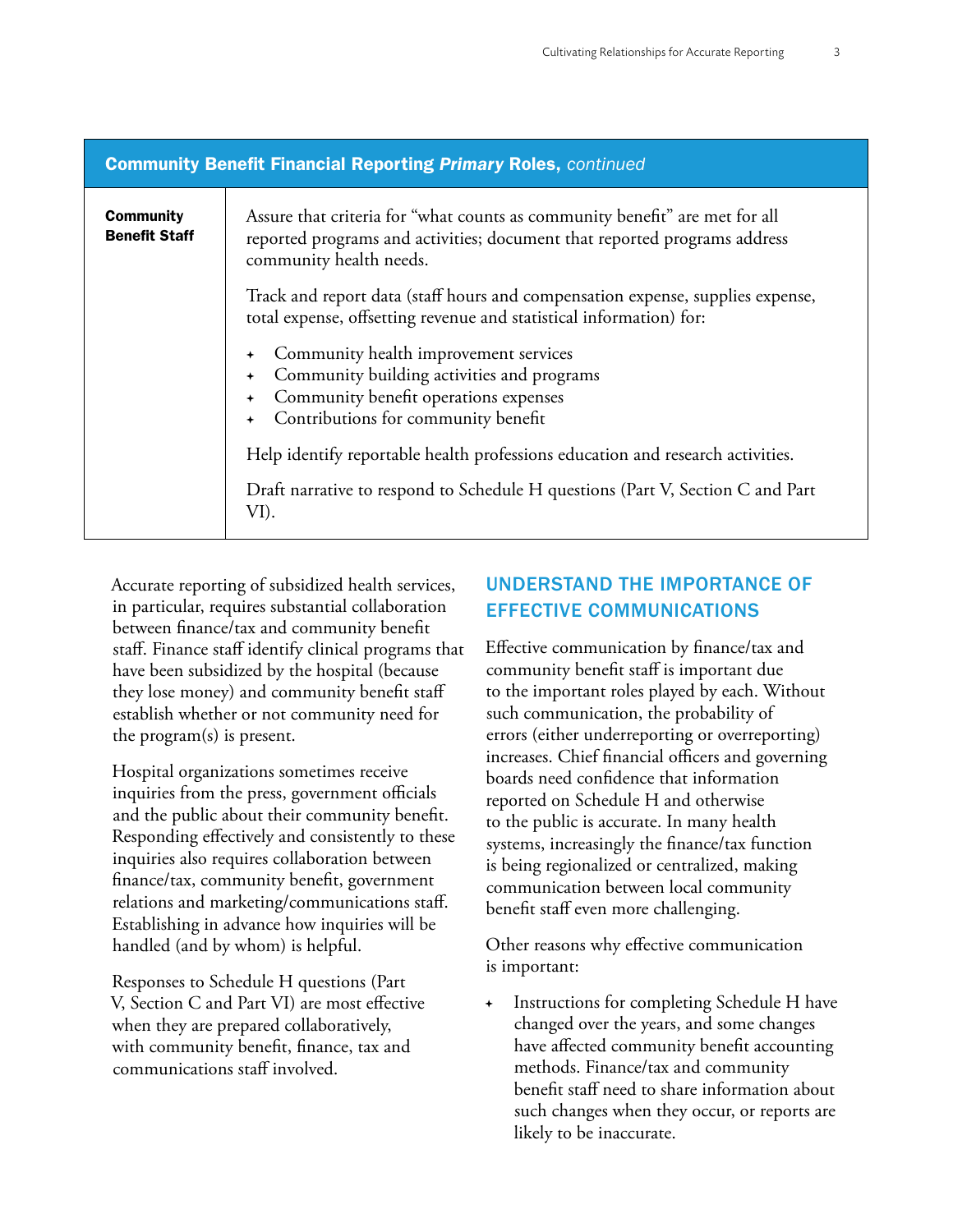- + Community benefit staff frequently have more exposure to community benefitrelated webinars, trainings and information. Including finance/tax staff in training, or sharing that information with finance/tax staff can contribute to accurate and complete reporting, as well as serve to develop a deeper appreciation of the "people being helped" behind the numbers.
- If finance/tax staff actively are involved, some types of community benefit can be reported more accurately. For example, with proper documentation, community benefit operations costs incurred at the system office typically can be allocated to system hospitals as a component of management fees or other expense allocations. Communication also helps ensure that costs are not double-counted.
- Community benefit staff need help with several important accounting variables, such as indirect cost factors that apply to all categories of community benefit.<sup>3</sup> Without effective communications with finance/tax, those variables are unlikely to be accurate or to align with cost reports and other accounting records.
- Finance/tax and community benefit staff need to work together to assure that what counts criteria are met. Sometimes "what counts" is determined by finance (i.e., the program needs to generate actual expense to the hospital). Finance staff can help with judgments regarding whether programs were established primarily to benefit the community or primarily to benefit the hospital (e.g., by providing a return on investment or to maintain licensure or accreditation). Assuring

that the primary purpose of specific programs is community benefit rather than organizational benefit is key.

### UNDERSTAND BARRIERS TO EFFECTIVE COMMUNICATIONS

There are reasons why effective communication may not be occurring.

- Within finance/tax, responsibility for community benefit accounting may not have been assigned to a dedicated, consistent staff member. Community benefit reporting guidelines and instructions take time to understand fully; an investment of time in studying Schedule H instructions and other available materials is helpful. Turnover happens, requiring ongoing assurances that individuals in finance/tax are well versed in community benefit accounting.
- With growing centralization of finance/ tax functions in multi-hospital systems, sometimes local community benefit staff don't know whom to call.
- Community benefit staff sometimes have limited training in accounting and finance. Their exposure to finance terms like "indirect cost," "IME" and "restricted contributions" can be limited – complicating clear communication with and requests of finance.
- Conversely, finance/tax staff sometimes have limited training on community benefit. Their exposure to criteria for what counts as community benefit and reasons why providing community benefit is important also can be limited – making it challenging to communicate clearly with community benefit staff and provide them with the support they need.

3 See CHA's *A Guide for Planning and Reporting Community Benefit*, in Appendix D, Part 2.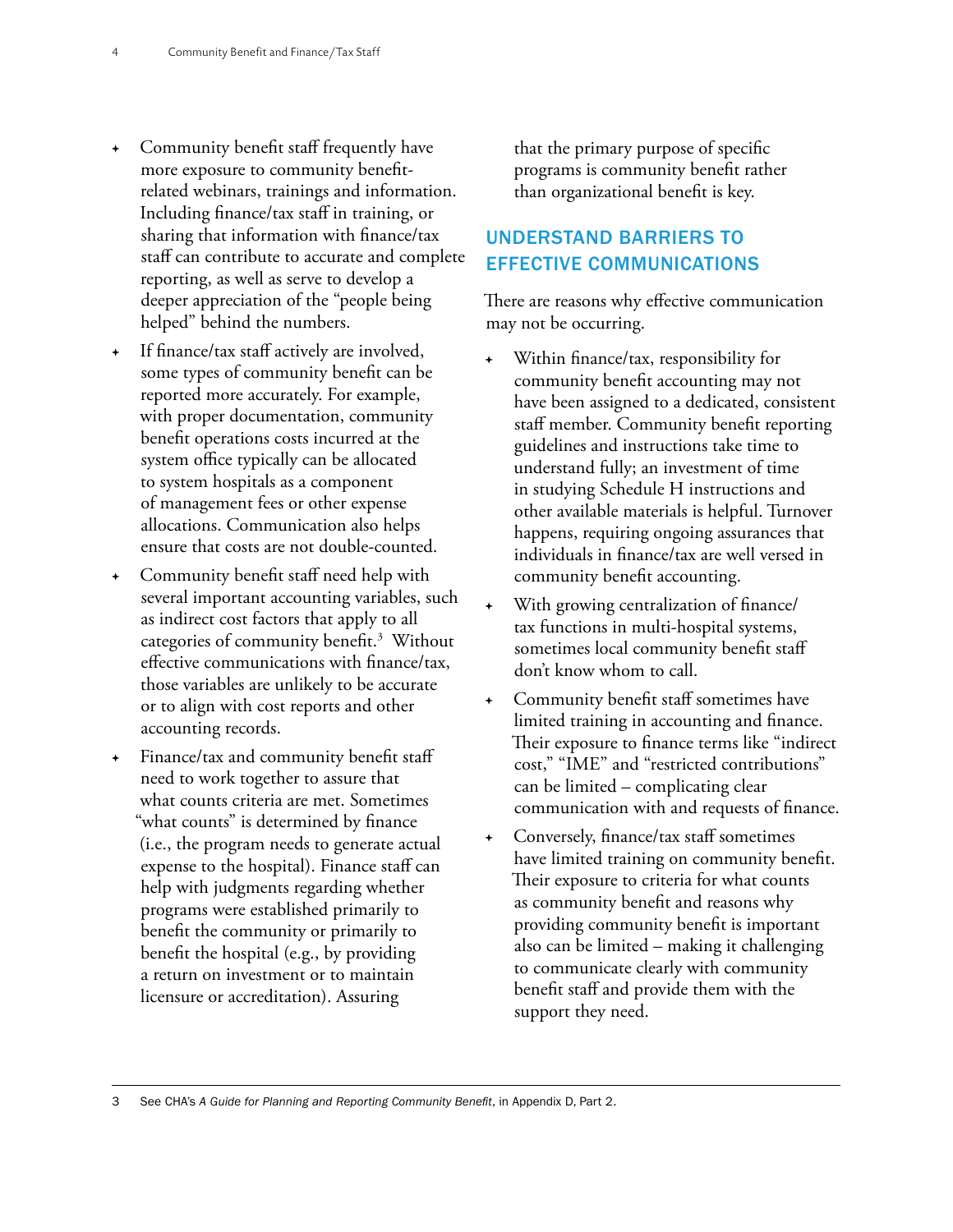+ The IRS has published instructions to Schedule H, and the Catholic Health Association of the United States and Vizient (CHA/Vizient), for years, have published community benefit accounting guidelines. While effort has been made to assure these publications are user-friendly, they can be daunting for community benefit and finance/ tax staff alike.

### IMPLEMENT STRATEGIES TO ENHANCE RELATIONSHIPS

Several strategies have been used for enhancing relationships between finance/tax and community benefit staff including:

- Schedule regular meetings between finance/ tax and community benefit staff to share reporting updates, important timelines, learning opportunities and other issues impacting these two critical function areas.
- Strive to assure that consistent, dedicated staff are devoted by finance/tax to community benefit accounting and to supporting community benefit staff.
- Assure finance/tax staff are trained in community benefit accounting and that this responsibility is documented in job descriptions.
- Include finance/tax staff as part of an organization's community benefit/ community health improvement councils/ committees.
- Have representatives from finance/tax and community benefit attend training opportunities together (e.g., CHA's Community Benefit 101 class and webinars).
- + Have finance/tax mentor community benefit staff to help them better understand how community benefit accounting fits into the overall financial picture and financial reporting processes.
- Create opportunities for finance/tax staff to see community benefit work in action so they can see the community members impacted by the community benefit efforts – this can be very impactful in working with finance leadership in budgeting for community benefit.
- Assure that community benefit staff are involved in the development or refinement of Financial Assistance (and Billing and Collections) policies.
- Annually evaluate the effectiveness of communication between finance, tax and community benefit staff.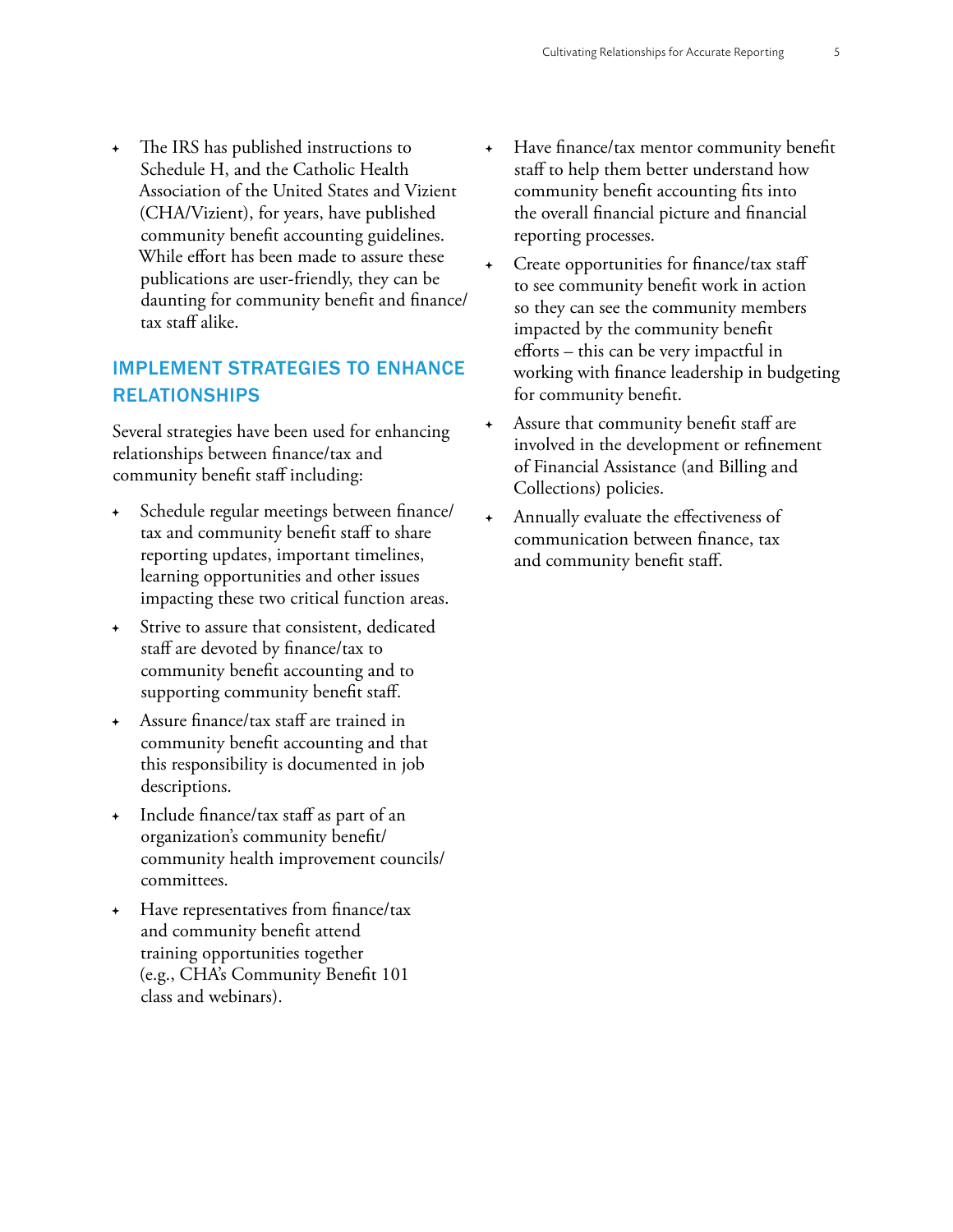# AN ACCOUNTING PRIMER ON COMMUNITY BENEFIT

The IRS publishes instructions to Schedule H, and CHA/Vizient, for years, have published community benefit accounting guidelines. While effort has been made to assure those publications are user-friendly, they can be daunting for community benefit and finance staff alike. This short accounting primer is designed to help.

Community benefit reports are filed with the Internal Revenue Service (IRS Form 990, Schedule H), are required by about one-half of state governments, and are published voluntarily by most tax-exempt hospitals and health systems.

Community benefit is accounted for by quantifying the total expense, the direct offsetting revenue and the resultant net expense borne by the hospital organization for:

- Financial assistance $4$
- Medicaid
- Other means-tested government programs (e.g., county indigent care programs for which individuals qualify based on their household income and assets)
- + Community health improvement services
- Community benefit operations
- Health professions education
- Subsidized health services
- Research funded by government and other tax-exempt sources
- Cash and in-kind contributions for community benefit

On Schedule H, hospitals also account for community building activities (in Part II), Medicare (amounts not elsewhere reported as community benefit) and bad debts (in Part III).

The table that follows summarizes accounting methods for each category of community benefit and also for community building. The table describes how to approach valuing total expense and direct offsetting revenue; net community benefit expense is the difference between these two values.5 However, if direct offsetting revenue is greater than total expense, net community benefit expense is zero.

In the CHA/Vizient guidelines and Schedule H instructions, hospitals are allowed to use their "most accurate" cost accounting methods. Many use the Ratio of Patient Care Cost to Charges (Cost to Charge Ratio) formula presented in Worksheet 2 of the Schedule H instructions.

<sup>4</sup> Before the Affordable Care Act this generally was known as "charity care."

<sup>5</sup> The primer is not meant to substitute for instructions to IRS Form 990, Schedule H or for chapters in CHA's *A Guide for Planning and Reporting Community Benefit*. Those publications include more in-depth guidelines regarding what counts as community benefit, accounting for joint ventures, how transactions between related and unrelated organizations are to be handled and other important topics.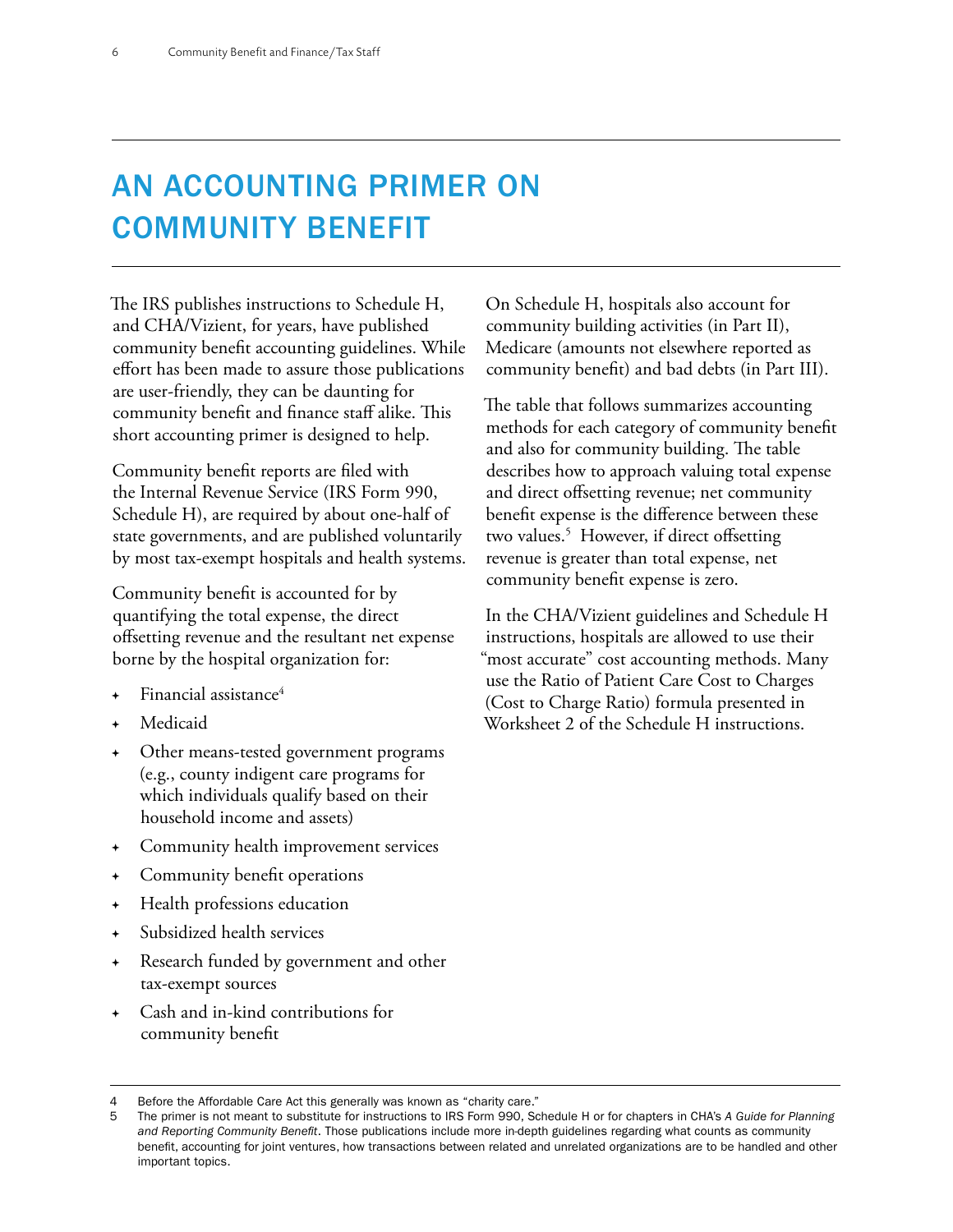| <b>Category</b>                                         | <b>Summary of Accounting Methods</b>                                                                                                                                                                                                                                                                                                                                                                                                                                                                                                                                                                                                        |  |  |
|---------------------------------------------------------|---------------------------------------------------------------------------------------------------------------------------------------------------------------------------------------------------------------------------------------------------------------------------------------------------------------------------------------------------------------------------------------------------------------------------------------------------------------------------------------------------------------------------------------------------------------------------------------------------------------------------------------------|--|--|
| <b>Financial</b><br>assistance<br>(charity care)        | <b>Total Expense.</b> Take charges for amounts written off pursuant to the Financial<br>Assistance Policy and convert the charges to cost using either the Cost to Charge<br>Ratio (as adjusted to avoid double-counting) or another more accurate cost<br>accounting method.<br><b>Direct Offsetting Revenue.</b> Typically, direct offsetting revenue is zero unless the                                                                                                                                                                                                                                                                  |  |  |
|                                                         | hospital has received grants restricted to be used for financial assistance.                                                                                                                                                                                                                                                                                                                                                                                                                                                                                                                                                                |  |  |
| <b>Medicaid</b>                                         | <b>Total Expense.</b> Take charges generated in serving Medicaid patients (from all states<br>and for both fee-for-service/direct Medicaid and for managed care) and convert the<br>charges to cost using either the Cost to Charge Ratio or another more accurate cost<br>accounting method (e.g., a Medicaid cost report). Also include in total expense<br>any provider taxes, assessments or fees paid by the hospital to participate in the<br>Medicaid program.<br>Direct Offsetting Revenue. Add up all Medicaid net patient revenue, including<br>fee-for-service and managed care from all states, and also including any Medicaid |  |  |
|                                                         | DSH, DSRIP and IME reimbursement. Exclude from this category any Medicaid<br>direct GME revenue, which instead is included in direct offsetting revenue for<br>health professions education.                                                                                                                                                                                                                                                                                                                                                                                                                                                |  |  |
| <b>Other means-</b><br>tested<br>government<br>programs | Use the same methodology as Medicaid to account for the Total Expense and<br>Direct Offsetting Revenue associated with SCHIP, county indigent care programs<br>and other government health insurance programs under which patients are eligible<br>based on their household means. Note that Medicare, VA Health Benefits and<br>TRICARE are not provided on a means-tested basis so are not reported                                                                                                                                                                                                                                       |  |  |
| <b>Community</b><br>health<br>improvement<br>services   | <b>Total Expense.</b> Determine the expense incurred by the hospital for each program<br>that qualifies as a community health improvement service. This generally is done<br>by including compensation expense for hospital staff while working on qualifying<br>programs (hours x hourly rates plus a factor for employee benefits), supplies<br>expenses, any other direct expenses, and also a factor for indirect (overhead) costs.<br>The indirect cost factor can be derived from the Medicare Cost Report, cost<br>accounting system or other sources. <sup>6</sup>                                                                  |  |  |
|                                                         | <b>Direct Offsetting Revenue.</b> Include any fees paid by program participants and<br>restricted grant funds used for qualifying programs during the year.                                                                                                                                                                                                                                                                                                                                                                                                                                                                                 |  |  |

<sup>6</sup> In many cases, community benefit incurred by hospital affiliates and joint ventures can be included in hospital community benefit reports. Examples of methodologies for allocating such amounts may be the subject of future publications.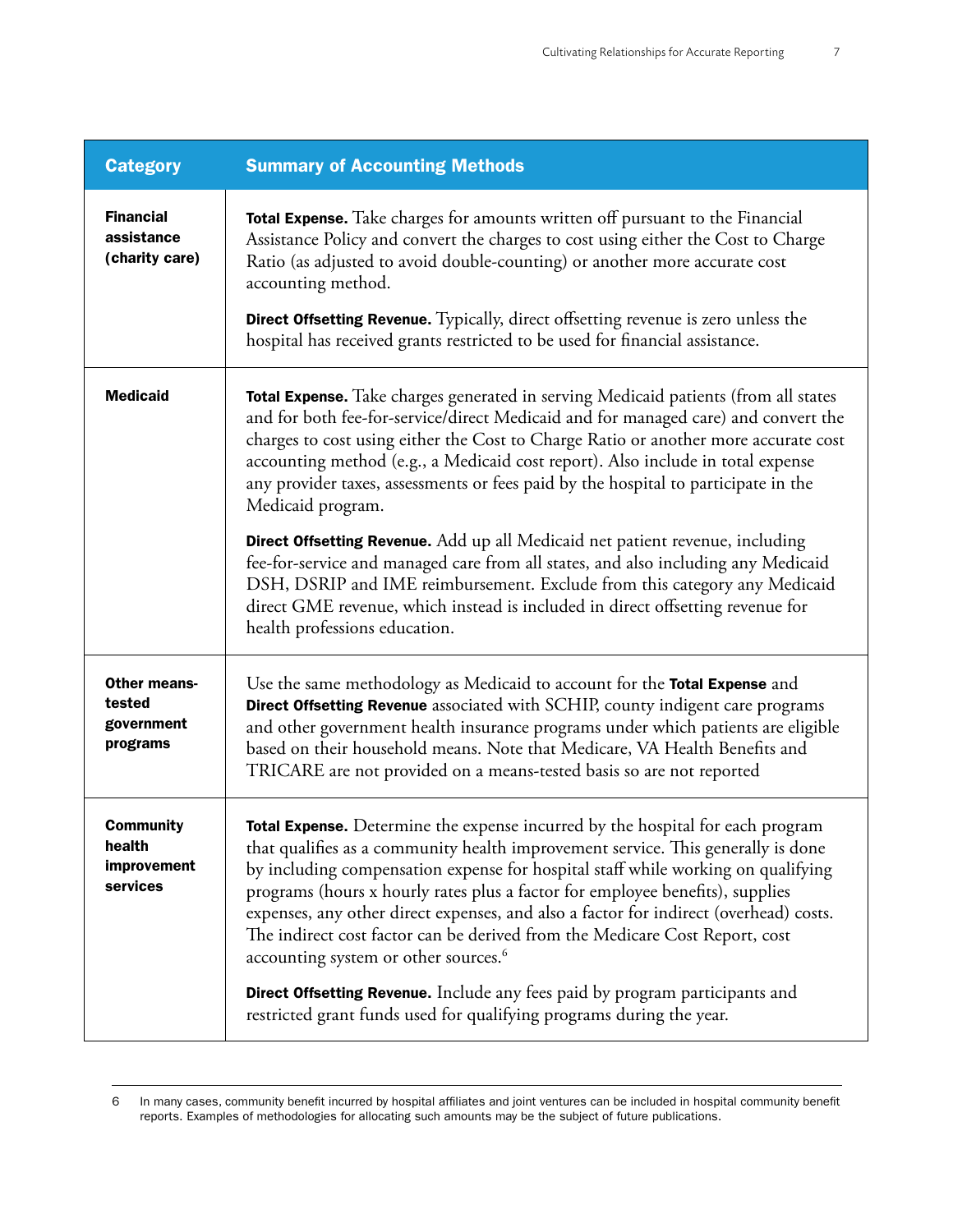| <b>Category</b>                           | <b>Summary of Accounting Methods, continued</b>                                                                                                                                                                                                                                                                                                                                                                                                                                                                                                                                                                                                                                                              |  |  |
|-------------------------------------------|--------------------------------------------------------------------------------------------------------------------------------------------------------------------------------------------------------------------------------------------------------------------------------------------------------------------------------------------------------------------------------------------------------------------------------------------------------------------------------------------------------------------------------------------------------------------------------------------------------------------------------------------------------------------------------------------------------------|--|--|
| <b>Community</b><br>benefit<br>operations | <b>Total Expense.</b> Add up the direct and indirect (overhead) expense incurred by<br>the hospital for community benefit administrative staff, community health needs<br>assessments (CHNAs), conferences and related administrative activities. Note that<br>if the hospital is part of a multi-hospital system and the system office includes<br>community benefit staff or activities, a reasonably determined portion of those<br>system office costs can be included by each system hospital.<br><b>Direct Offsetting Revenue.</b> Typically zero for this category unless restricted grants<br>are received to pay for CHNAs and other operations costs.                                              |  |  |
| <b>Health</b><br>professions<br>education | Total Expense. Add up the direct and indirect (overhead) expense for graduate<br>medical education (GME) and for other health professions education<br>(e.g., nursing students) necessary for the trainees to be licensed or certified in<br>their field. The Medicare Cost Report frequently is used to value GME expense.<br>Use care not to overstate the cost associated with nurses precepting nursing<br>students; the incremental cost borne by the hospital to provide these students<br>with clinical experience and didactic training may not be substantial. In-service<br>staff education is not reportable.<br><b>Direct Offsetting Revenue.</b> Include direct GME (DGME) revenue for Medicare |  |  |
|                                           | and for Medicaid, and CHGME. Any GME reimbursement provided by Medicaid<br>and CHGME may need to be split into direct and indirect components (using<br>proportions derived from Medicare DGME/IME amounts).                                                                                                                                                                                                                                                                                                                                                                                                                                                                                                 |  |  |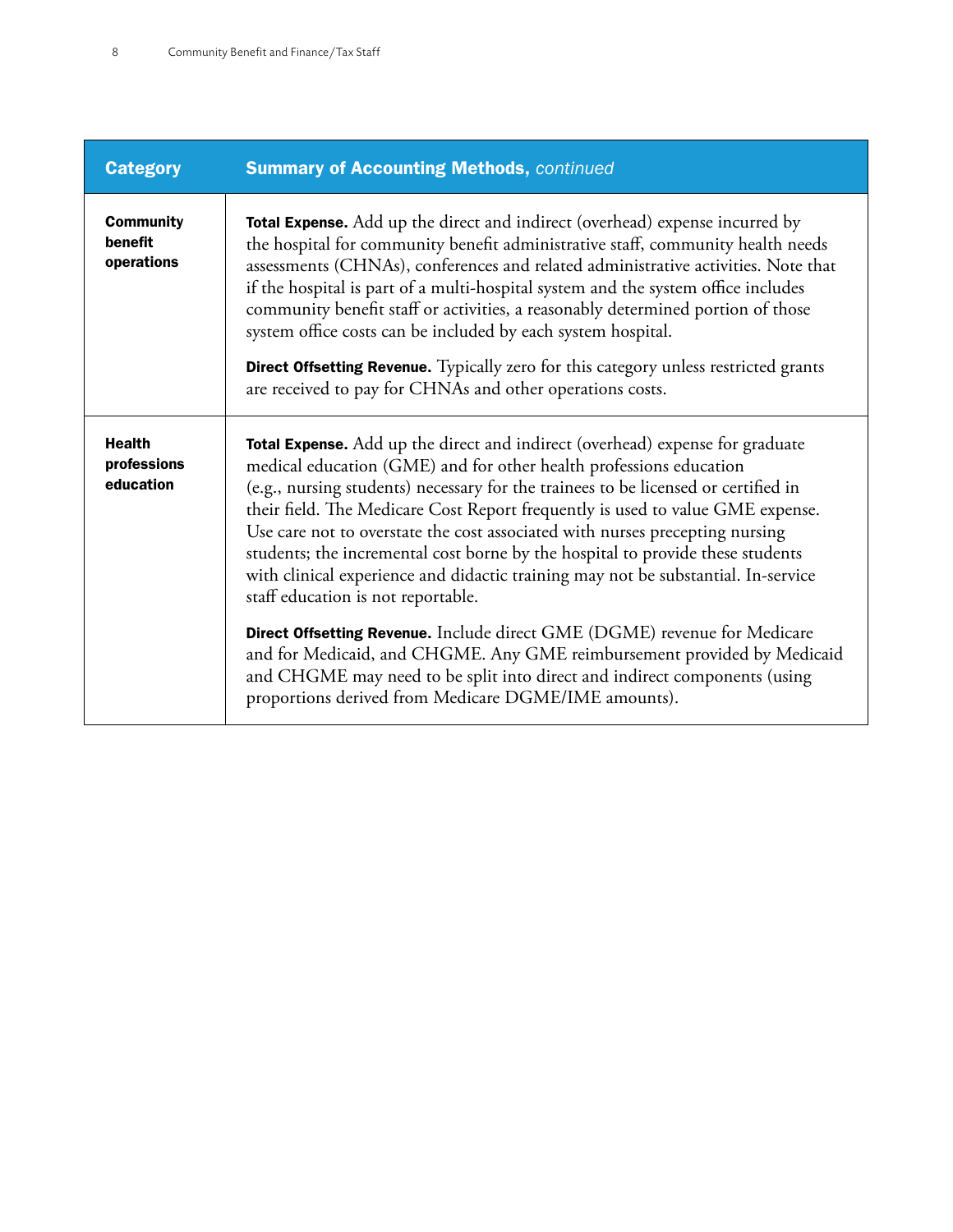| <b>Category</b>                         | <b>Summary of Accounting Methods, continued</b>                                                                                                                                                                                                                                                                                                                                                                                                                                          |  |  |
|-----------------------------------------|------------------------------------------------------------------------------------------------------------------------------------------------------------------------------------------------------------------------------------------------------------------------------------------------------------------------------------------------------------------------------------------------------------------------------------------------------------------------------------------|--|--|
| <b>Subsidized</b><br>health<br>services | Identify clinical services provided by the hospital that lose money but are provided<br>because the community needs them. For each clinical service reported, determine<br>total expense (including expenses for ancillary services) and offsetting revenue<br>excluding losses associated with financial assistance, bad debt, Medicaid, and other<br>means-tested government programs - all four of which are reported elsewhere in<br>full and should not be double-counted.          |  |  |
|                                         | Total Expense. Estimate total expense for each clinical service by taking total<br>charges and applying the Cost to Charge Ratio, or by using another more<br>accurate cost accounting method. Then, compute an adjusted total expense<br>by subtracting from the service's total expense the cost for financial assistance,<br>bad debt and Medicaid.                                                                                                                                   |  |  |
|                                         | Direct Offsetting Revenue. Add up all net patient revenue, other operating revenue<br>and restricted grant revenue for the clinical service, and then compute an adjusted<br>direct offsetting revenue amount by subtracting net revenue for Medicaid and<br>financial assistance (if any), and adding back revenue deductions for bad debt.                                                                                                                                             |  |  |
|                                         | A clinical service may lose money when all payers and revenues are included, but<br>make money when Medicaid, other means-tested government program, bad debt<br>and financial assistance losses are excluded. If so, then the service doesn't qualify to<br>be reported as a subsidized health service.                                                                                                                                                                                 |  |  |
| <b>Research</b>                         | <b>Total Expense.</b> Add up the direct expense and the indirect expense borne by the<br>hospital for research studies that qualify to be reported as community benefit<br>because they seek to advance public knowledge and primarily are funded by grants<br>or resources from a tax-exempt or government source (e.g., NIH, a foundation or<br>the hospital itself). Indirect cost factors based on NIH guidelines or from other<br>sources may be used in determining total expense. |  |  |
|                                         | <b>Direct Offsetting Revenue.</b> Include in revenue any grants provided and restricted by<br>a third party (e.g., NIH or a foundation) to fund the research expenses reported as<br>community benefit. Also, include any license fees or royalties received by the hospital<br>for research reported as community benefit either in the current or prior periods.                                                                                                                       |  |  |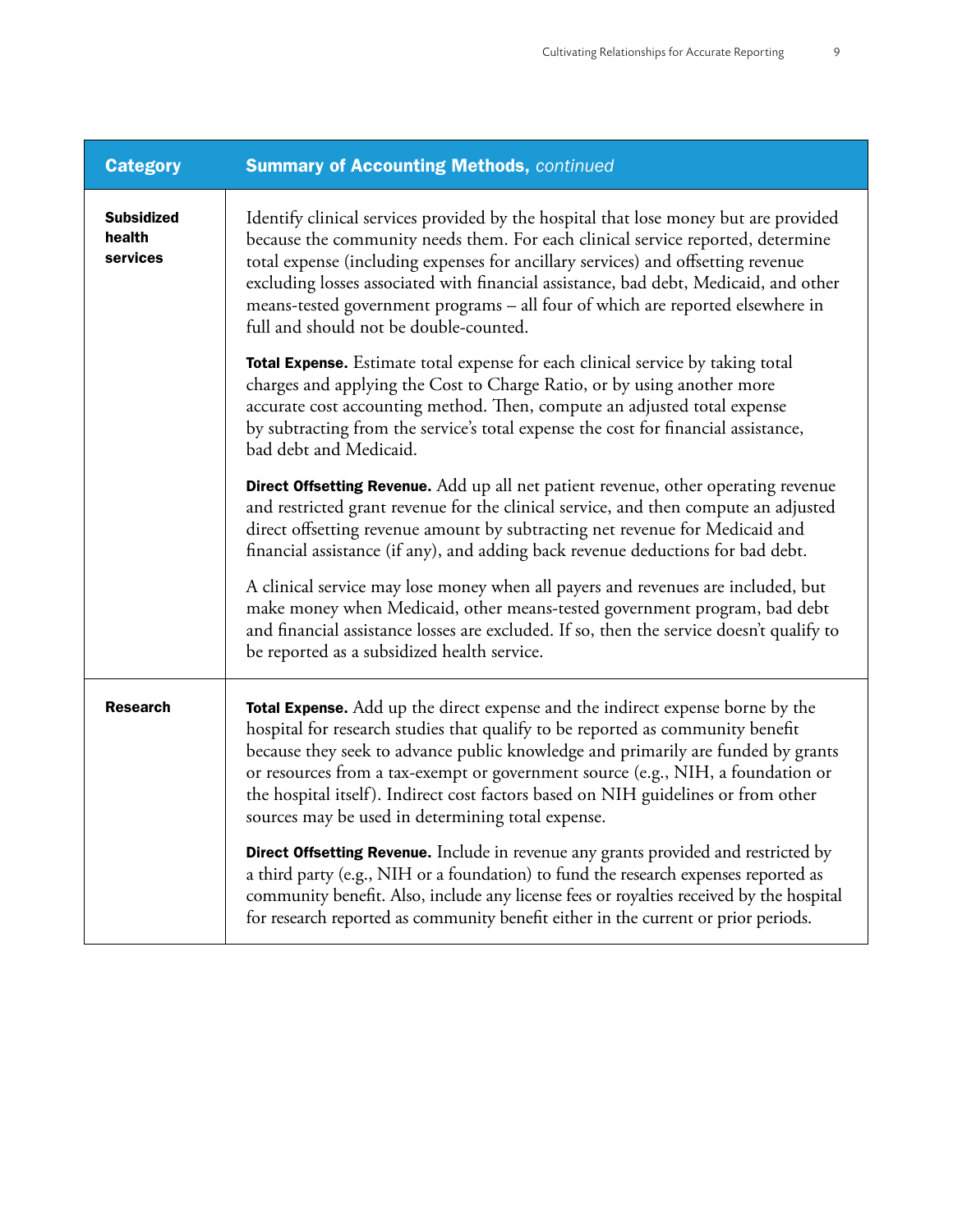| <b>Category</b>                                                            | <b>Summary of Accounting Methods, continued</b>                                                                                                                                                                                                                                                                                                                                                                                                                                                                                                                                                                                                                                                                                                                         |  |
|----------------------------------------------------------------------------|-------------------------------------------------------------------------------------------------------------------------------------------------------------------------------------------------------------------------------------------------------------------------------------------------------------------------------------------------------------------------------------------------------------------------------------------------------------------------------------------------------------------------------------------------------------------------------------------------------------------------------------------------------------------------------------------------------------------------------------------------------------------------|--|
| <b>Cash and</b><br>in-kind<br>contributions<br>for<br>community<br>benefit | <b>Total Expense.</b> Add up the dollar value of cash donations the hospital made and<br>restricted (in writing) to be used by the recipient for a specific community benefit<br>purpose. Exclude an indirect cost add-on for restricted cash donations.<br>In-kind donations (for donated supplies, meeting room space, depreciated<br>computers and other resources) should be valued based on book value and/or<br>reasonable, cost-based estimates. If a community group uses a conference room for<br>an hour, for example, that in-kind donation should be valued based on an average<br>hourly cost per square foot for depreciation, utilities, security, supplies and related<br>expenses - not the fair market amount the group would have paid commercially. |  |
|                                                                            | Direct Offsetting Revenues. Generally zero, unless the hospital has received a<br>restricted grant from another organization and is re-granting or sharing the<br>resource with another entity.                                                                                                                                                                                                                                                                                                                                                                                                                                                                                                                                                                         |  |
| <b>Community</b><br>building                                               | Total Expense. Determine the expense incurred by the hospital for each program<br>that qualifies as community building. This generally is done using the same<br>accounting methods that apply to community health improvement services. If<br>a program meets the definition of community building and the definition of<br>community health improvement services, it should be reported as community<br>health improvement.<br>Direct Offsetting Revenue. Include any fees paid by program participants and<br>restricted grant funds used for qualifying programs during the year.                                                                                                                                                                                   |  |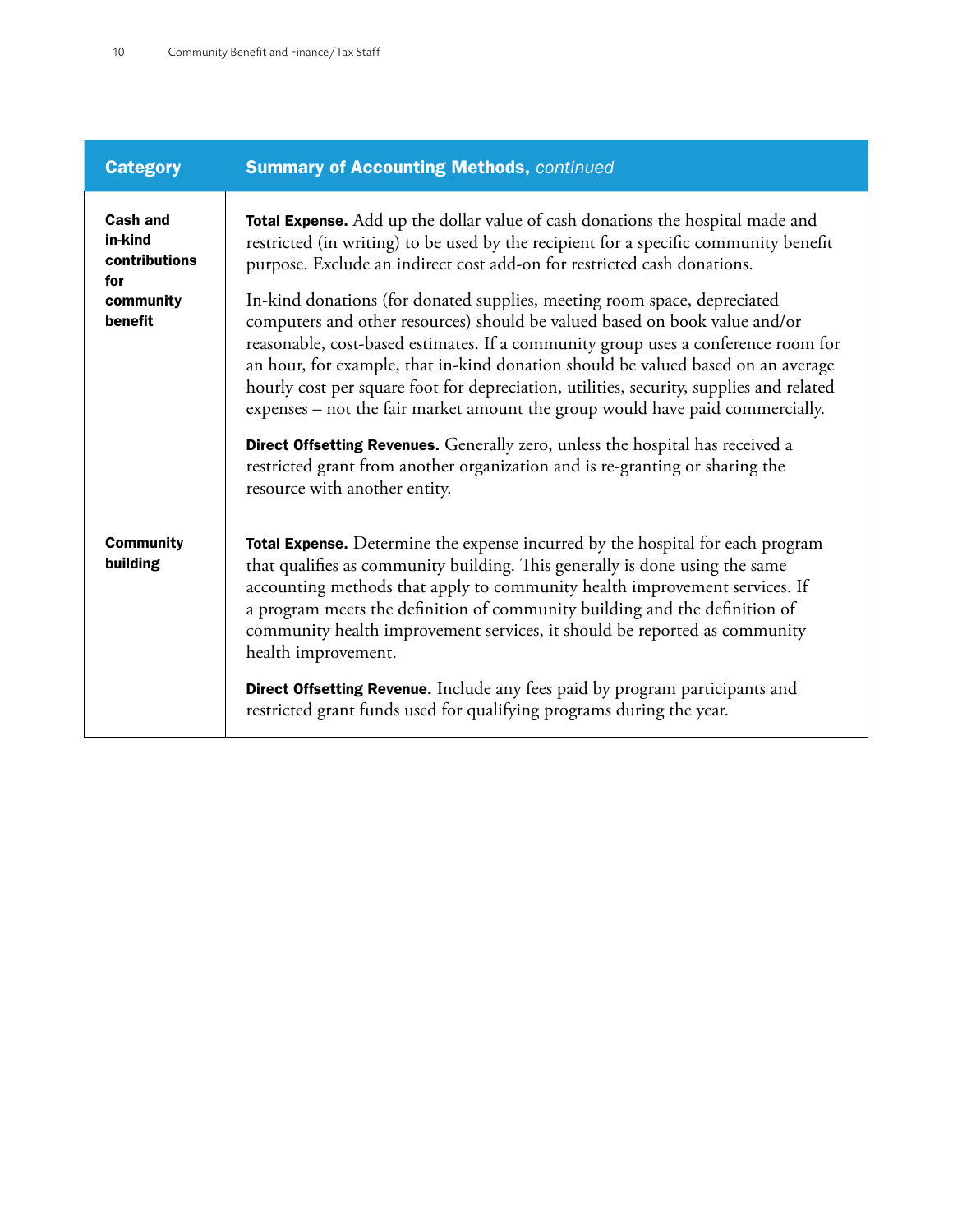# TIPS TO AVOID UNDER-REPORTING AND OVER-REPORTING

This section identifies and discusses issues that sometimes contribute to under-reporting and over-reporting community benefit. Community benefit reports are more accurate if these issues are avoided.

### UNDER-REPORTING ISSUES

Hospitals under-report community benefit if they:

- Have not identified all of their reportable programs, including:
	- Community health improvement activities such as helping patients enroll in Medicaid or the ACA Health Insurance Marketplace and other programs whose primary purpose is to improve public health.
	- Subsidized health services either because no clinical services qualify or because this category takes significant work to (a) find services that lose money after adjusting out financial assistance, Medicaid, other means-tested government program and bad debt losses and (b) to establish that community need for each exists.
	- Health professions education costs for medical students, nurses, pharmacy technicians and others – in addition to net GME expenses (for interns, residents and supervising faculty).

Only report direct expenses for some types of community benefit (e.g., community health improvement services), even though Schedule H instructions indicate that both direct and indirect expenses are to be included.

Indirect expenses include overhead (such as facilities, administrative and support costs) shared by multiple activities or programs and that therefore must be allocated.

- Don't include portions of system office community benefit expenses in their reports, even though those system office expenses are recovered from (allocated to) the hospitals through management fees or expense allocations.
- Don't reclassify bad debt expense into Financial Assistance, using generally accepted methods of identifying patients eligible for Financial Assistance on a presumptive basis.
- Don't systematically reclassify self-pay discounts provided to patients found eligible for Financial Assistance to charity care.
- Don't include Medicaid provider taxes, fees or assessments in the total expense incurred to serve Medicaid patients.

Medicaid losses are miscalculated unless these taxes are included – in particular if Medicaid revenues funded in part by the taxes are included in direct offsetting revenue.

+ Don't shift expenses for community building programs to community health improvement services (if there is evidence that the community building programs improve community health).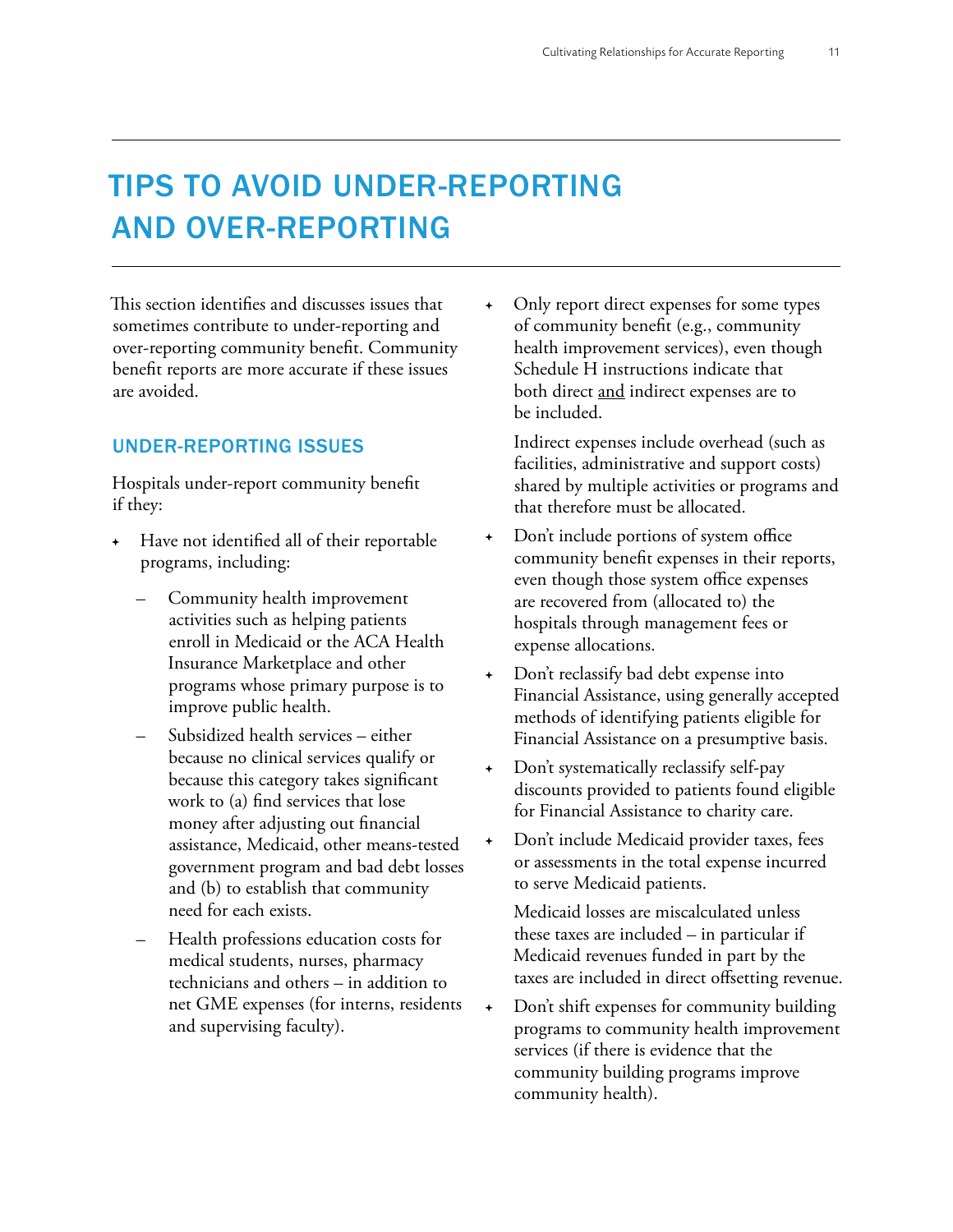Subsidize physician practices or medical groups that operate in separate  $\mathrm{EINs}^{7}$  or forprofit corporations and that incur financial assistance, Medicaid, and other community benefit losses, but have not recognized that these subsidies can be restructured into restricted contributions by the hospital for community benefits.<sup>8</sup>

#### OVER-REPORTING ISSUES

Hospitals over-report community benefit if they:

- Report programs that don't satisfy generally accepted definitions of *community benefit* or that would be questioned by a prudent layperson because the primary purpose appears to be benefiting the organization itself.
- Fail to adjust the Ratio of Patient Care Cost to Charges as indicated by the instructions to Schedule H (see next section).
- Only report net community benefit expense, rather than total community benefit expense, direct offsetting revenue, and net community benefit expense – because this yields an overstated Ratio of Patient Care Cost to Charges.
- Include certain amounts that haven't generated an expense actually incurred by the EIN that operates the hospital (e.g., because they were performed by employees on their own time or were incurred by an affiliate that files its own, separate return with the IRS).
- Report "opportunity costs" rather than actual cost reported by the hospital in its financial statements.

Opportunity costs, based on value or revenue forgone, are theoretical and not treated as

actual cost in financial statements. If, for example, the hospital makes conference room space available to a community group, the cost should be reported based on the actual cost borne by the hospital to make the space available (i.e., a reasonably estimated amount for depreciation expense, interest expense, utilities, food incurred while the group uses the space) and should not be based on what the group would have needed to pay at an area hotel.

- Report as community benefit cash contributions that have not been restricted, *in writing*, to be used for one or more community benefit purposes (e.g., financial assistance or community health improvement), with *community benefit* defined based on instructions to Schedule H.
- Fail to subtract the net effects of Medicaid, other means-tested government programs, financial assistance and bad debt to calculate the loss from subsidized health services.
- Define subsidized health services too narrowly, for example, including physician clinics as subsidized health services without assessing whether the hospital is generating gains from the physicians' work.
- + Over-report indirect costs.<sup>9</sup>
- Report the entire staffing costs of nurses supervising nursing students rather than the time taken away from regular duties.
- Report capital expenditures rather than the annual carrying cost (depreciation and amortization) associated with those expenditures over their useful lives.

<sup>7 &</sup>quot;EINs" are Employer Identification Numbers – or unique entities that file returns with the IRS. With a few exceptions, each not-forprofit "organization" that is exempt under 501(c)(3) of the Internal Revenue Code files IRS Form 990 each year. Each organization frequently is referred to as an "EIN." EINs (and thus IRS Form 990 filings) may contain multiple hospitals and other entities that filed for tax-exempt status as a group. In most cases, hospital organizations operate in one EIN and affiliated physician groups/ practices operate in their own, separate EINs and file their own, separate returns.

<sup>8</sup> Examples of methodologies for restructuring physician practice subsidies as contributions for community benefit may be the subject of future publications.

<sup>9</sup> Many of these issues are discussed in more detail in the CHA resource, *A Guide to Planning and Reporting Community Benefit*, e.g., example maximum values for indirect cost factors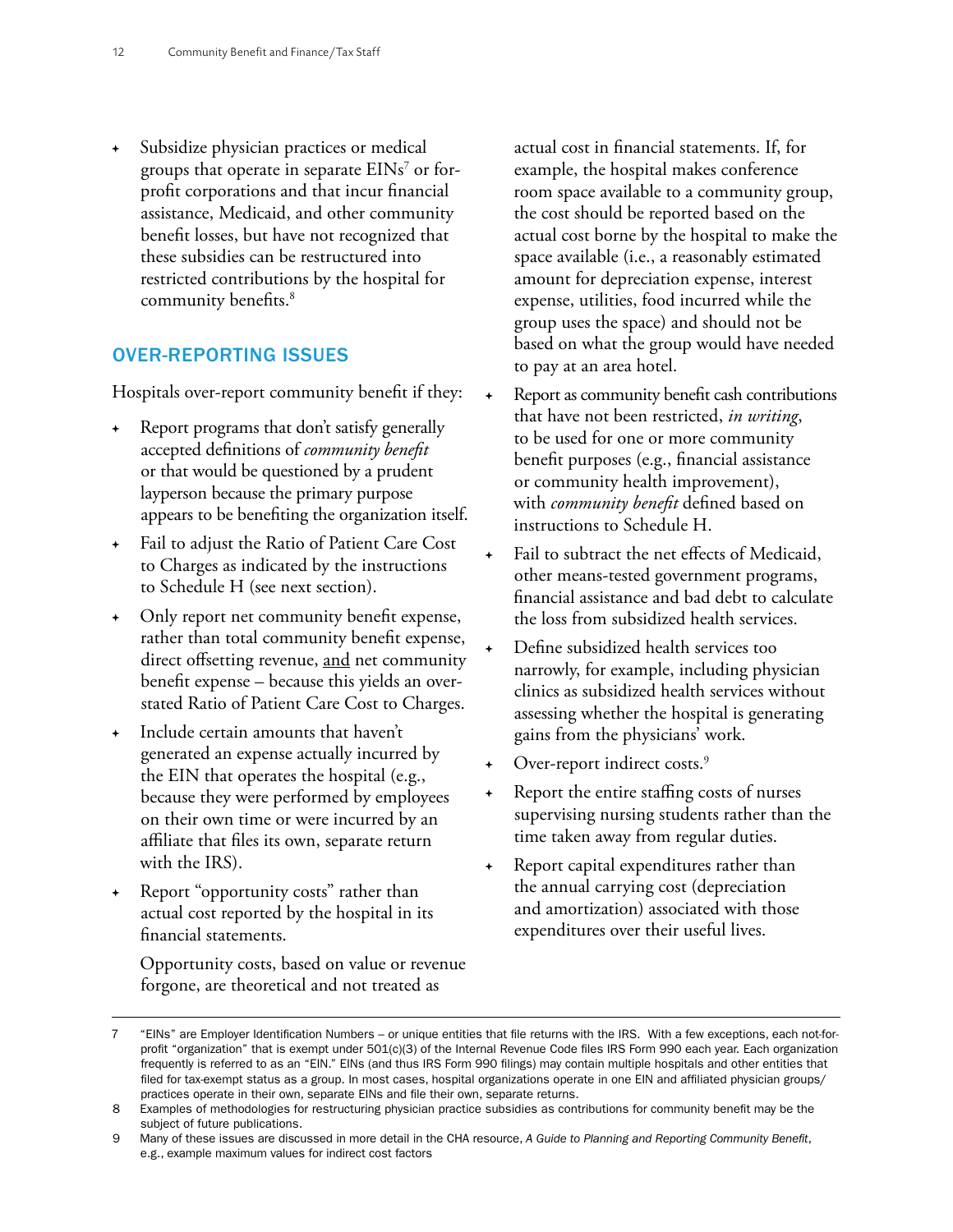# APPENDIX

# APPENDIX TO ACCOUNTING PRIMER: THE RATIO OF PATIENT CARE COST TO CHARGES



The Ratio of Patient Care Cost to Charges (the Cost to Charge Ratio) generally is used to convert charges for Financial Assistance, Medicaid and subsidized health services to cost (unless the hospital has a more accurate cost accounting method). A worksheet designed to help hospitals calculate the Cost to Charge Ratio is included in Schedule H instructions (Worksheet 2) and in CHA's *A Guide to Planning and Reporting Community Benefit*.

Several adjustments are made to the Cost to Charge Ratio primarily to avoid double counting. For example, a hospital may have \$10 million in total Health Professions Education expense reported in full as community benefit. If that \$10 million remains in the numerator

of the Cost to Charge Ratio, then a portion of Health Professions Education expense is reported again wherever the ratio is applied. The table on the pages that follow demonstrates and explains the adjustments.

Because double-counting is possible, it is important first to determine community benefit expenses for categories not valued based on the Cost to Charge Ratio (including Health Professions Education, Community Health Improvement Services, Research and others). Total expenses for these categories then should be subtracted from the numerator of the Cost to Charge Ratio before it's used.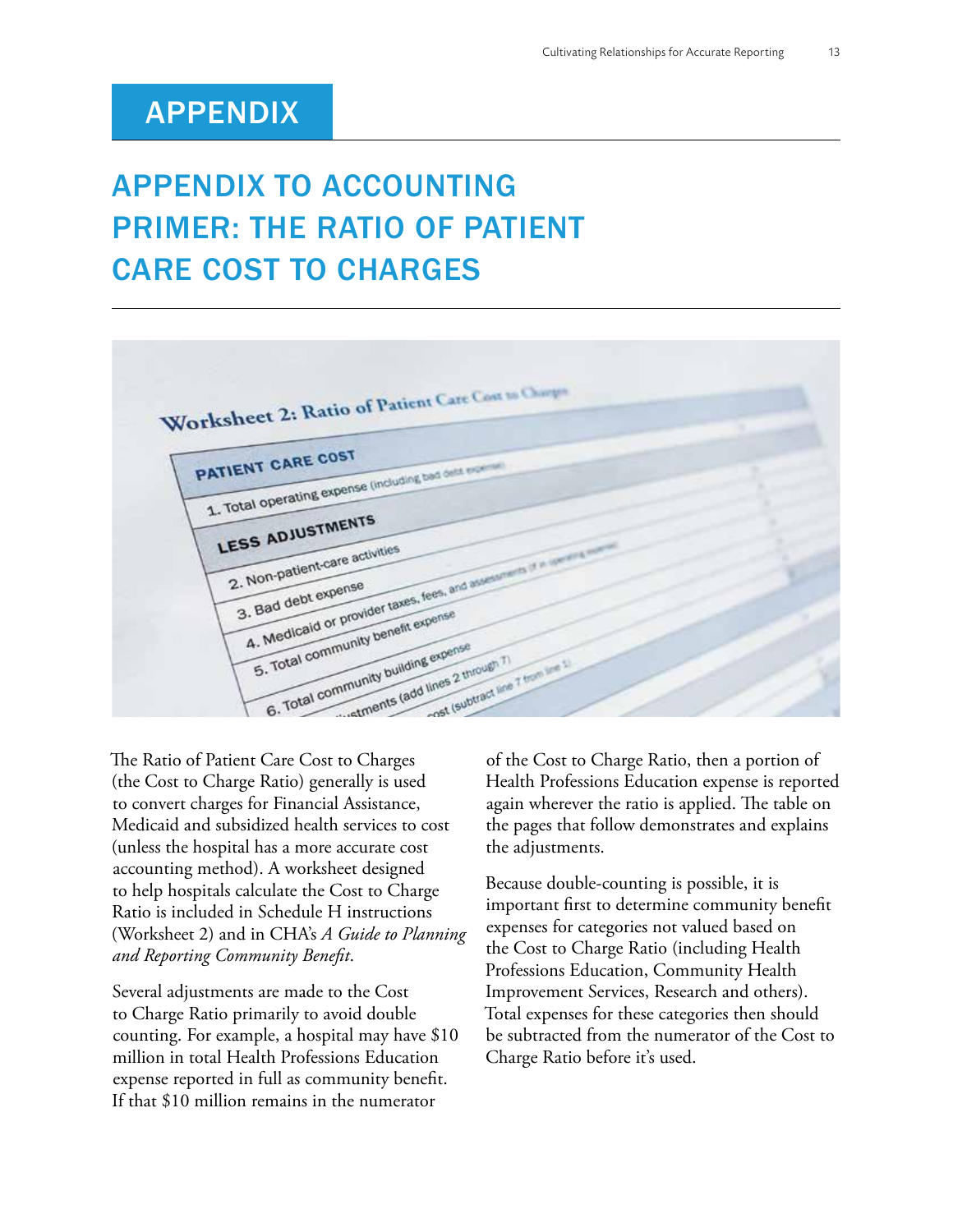| <b>Worksheet 2</b><br><b>Variable</b>                     | <b>Example</b><br><b>Value</b> | <b>Explanation</b>                                                                                                                                                                                                                                                                                                                                                                                                                                                                                                                                                                                                                                  |
|-----------------------------------------------------------|--------------------------------|-----------------------------------------------------------------------------------------------------------------------------------------------------------------------------------------------------------------------------------------------------------------------------------------------------------------------------------------------------------------------------------------------------------------------------------------------------------------------------------------------------------------------------------------------------------------------------------------------------------------------------------------------------|
| Total<br>operating<br>expense                             | \$100,000,000                  | The numerator of the Cost to Charge Ratio starts with total<br>operating expense, derived from audited financial statements<br>and excluding bad debt expense.                                                                                                                                                                                                                                                                                                                                                                                                                                                                                      |
| Less<br>adjustments:                                      |                                | Then, adjustments are made to minimize double-counting and<br>to assure the Cost to Charge Ratio (which is applied to patient<br>care charges) excludes nonpatient care activities.                                                                                                                                                                                                                                                                                                                                                                                                                                                                 |
| Non-patient<br>care<br>activities                         | \$5,000,000                    | Hospitals may use Other Operating Revenue as a proxy for<br>the cost of nonpatient care activities (assuming they have<br>corresponding break-even expenses); however, it's preferable<br>to include in this adjustment the actual cost of those activities<br>(e.g., cafeteria). It's also important to exclude grant revenue<br>from this adjustment - if the grant revenue has been included as<br>direct offsetting revenue for any category of community benefit<br>(so the adjustment itself isn't double counted) – and to exclude<br>any other operating revenue that doesn't have a corresponding<br>expense (e.g., joint venture income). |
| Medicaid<br>provider<br>taxes,<br>fees and<br>assessments | \$10,000,000                   | Another adjustment is to reduce the numerator of the Cost to<br>Charge Ratio for Medicaid provider taxes/fees - if that amount<br>is included in total operating expense rather than deducted<br>from net patient revenue. This adjustment is needed because<br>this amount is reported as expense in full already in the<br>Medicaid category.                                                                                                                                                                                                                                                                                                     |
| Total<br>community<br>benefit<br>expense                  | \$4,000,000                    | Then, adjust the numerator for other community benefit<br>expenses to which the Cost to Charge Ratio has not been<br>applied (e.g., community health improvement services<br>and health professions education), because those expenses<br>are reported in full and should not be included again<br>(double-counted) in financial assistance, Medicaid and other<br>community benefit.                                                                                                                                                                                                                                                               |
| Total<br>community<br>building<br>expense                 | \$300,000                      | Community building expenses are to be adjusted out of the<br>numerator for the same reasons.                                                                                                                                                                                                                                                                                                                                                                                                                                                                                                                                                        |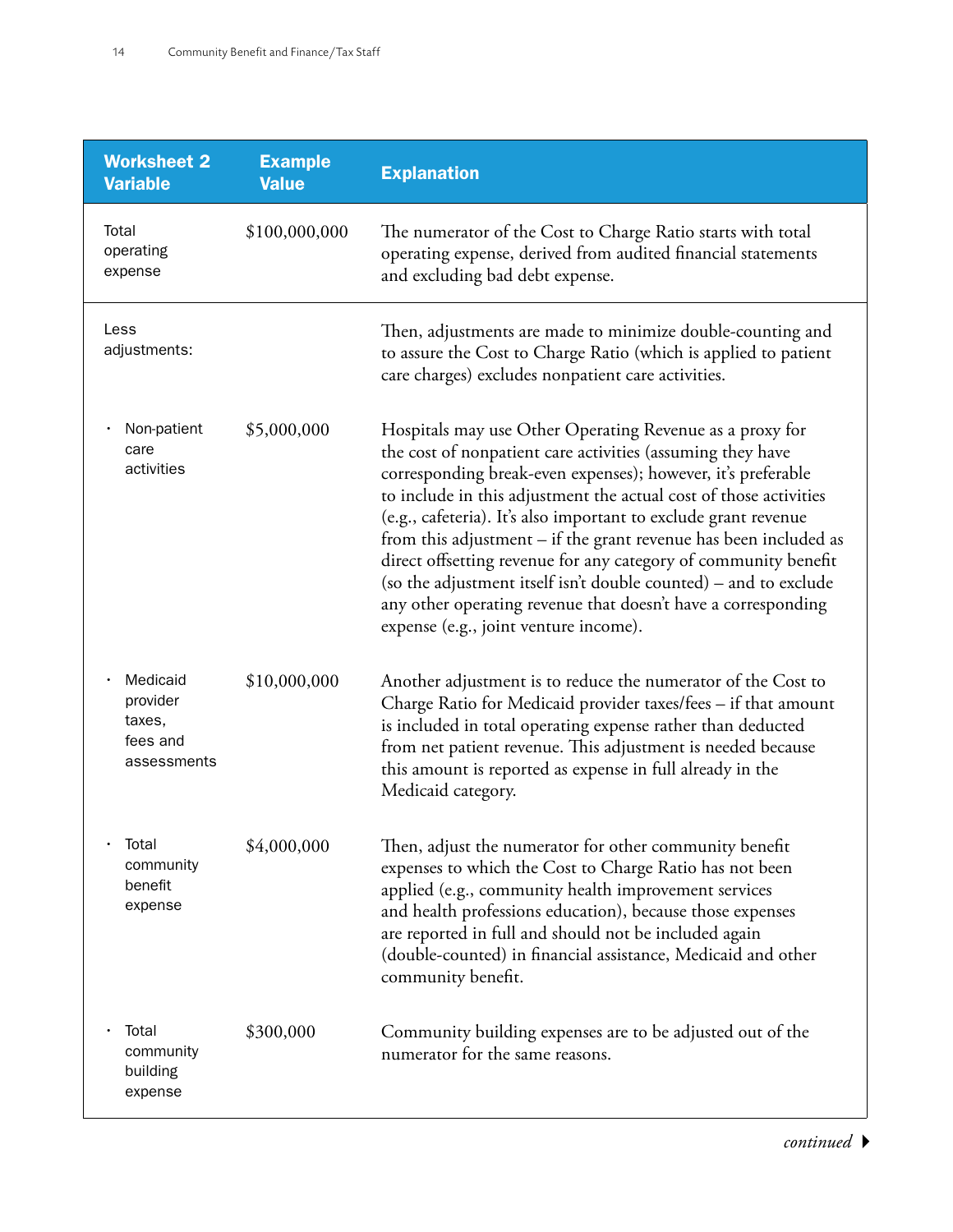| <b>Worksheet 2</b><br><b>Variable</b>                    | <b>Example</b><br><b>Value</b> | <b>Explanation</b>                                                                                                                                                                                                         |
|----------------------------------------------------------|--------------------------------|----------------------------------------------------------------------------------------------------------------------------------------------------------------------------------------------------------------------------|
| Total<br>adjustments                                     | \$19,300,000                   | Adjustments to the numerator can be substantial, particularly<br>for hospitals with health professions education programs.                                                                                                 |
| Adjusted<br>operating<br>expense                         | \$80,700,000                   | Equals total operating expense minus<br>the above adjustments.                                                                                                                                                             |
| Gross patient<br>charges                                 | \$300,000,000                  | Gross patient charges also may need adjustment, if hospitals<br>use a cost accounting system or cost report for subsidized health<br>services or other community benefits.                                                 |
| Less adjustments:                                        |                                |                                                                                                                                                                                                                            |
| Gross<br>charges for<br>community<br>benefit<br>programs | \$0                            | Generally, a subtraction from the denominator only occurs<br>if hospitals use their cost accounting systems or cost<br>reports for subsidized health services, Medicaid, and/or<br>other means-tested government programs. |
| Adjusted patient<br>care charges                         | \$300,000,000                  | Equals gross patient charges minus the above adjustments<br>to charges.                                                                                                                                                    |
| Ratio of<br>patient care<br>cost to<br>charges           | 0.269                          | Note that without the above adjustments, the example Ratio<br>would have been 0.333 and would have included nonpatient<br>care expense and double counted community benefit and<br>community building expenses.            |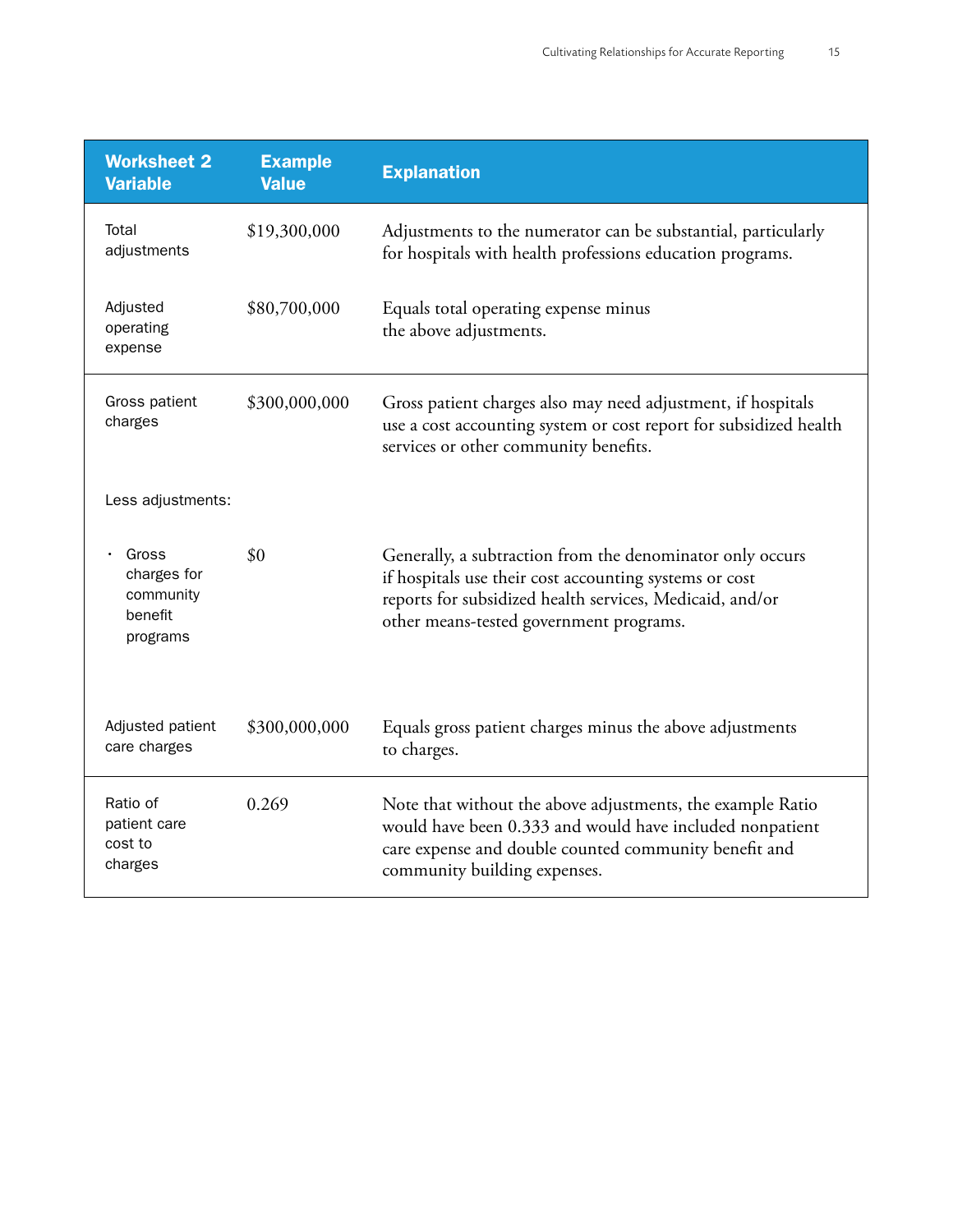### ABOUT THE CATHOLIC HEALTH ASSOCIATION

The Catholic Health Association of the United States (CHA), founded in 1915, supports the Catholic health ministry's commitment to improve the health of communities and provide quality and compassionate health care.

CHA is recognized nationally as a leader in community benefit planning and reporting. In collaboration with member hospitals, health systems and others, CHA developed the first uniform standards for community benefit report by not-for-profit health care organizations. These standards where used by the Internal Revenue Service to develop the Form 990, Schedule H for Hospitals.

#### chausa.org/communitybenefit

#### ABOUT VIZIENT

Vizient is a member-driven, health care performance improvement company committed to optimizing every interaction along the continuum of care. Vizient was founded in 2015 as the combination of VHA Inc., a national health care network of not-for-profit hospitals; University HealthSystem Consortium, an alliance of the nation's leading academic medical centers; and Novation, the care contracting company they jointly owned. In February 2016, Vizient acquired MedAssets' Spend and Clinical Resource Management (SCM) segment, which included Sg2 health care intelligence.

Vizient has a long track-record of working to ensure that community-based, not-for-profit health care is supported. Congress, the White House and federal regulatory agencies, such as the Internal Revenue Service, regularly examine the merits of tax-exemption for not-for-profit hospitals, and look to ensure that exemption is justified by activities that provide meaningful

benefits to their communities. Vizient continues to work with policymakers to ensure that our members are represented in those policy discussions and are able to fully tell the full story of the essential care that they provide to the communities they serve.

#### vizientinc.com

#### ABOUT THE AUTHOR

Keith Hearle, MBA, is president of Verité Healthcare Consulting. Prior to establishing Verité in 2006, he led the Hospitals and Health Systems practice for The Lewin Group, Inc., served as CFO of the San Francisco Department of Public Health (Public Health Division), as a manager at KPMG Peat Marwick and as a senior equity analyst (Healthcare) for a Californiabased money manager.

In 1989, he developed for CHA/Vizient, the first accounting framework for hospital community benefit and co-authored the CHA/Vizient *Social Accountability Budget*. He also authored the accounting chapters (and worksheets and other materials) in the May 2006 and December 2008 CHA/Vizient *A Guide to Planning and Reporting Community Benefit* and in all subsequent editions. He developed a framework for determining "What Counts as Community Benefit," adopted by CHA/Vizient in 2007. In 2008, he was asked by IRS officials to draft major sections of the Instructions to IRS Form 990, Schedule H. He worked with IRS staff thereafter on refinements to the Instructions.

#### veriteconsulting.com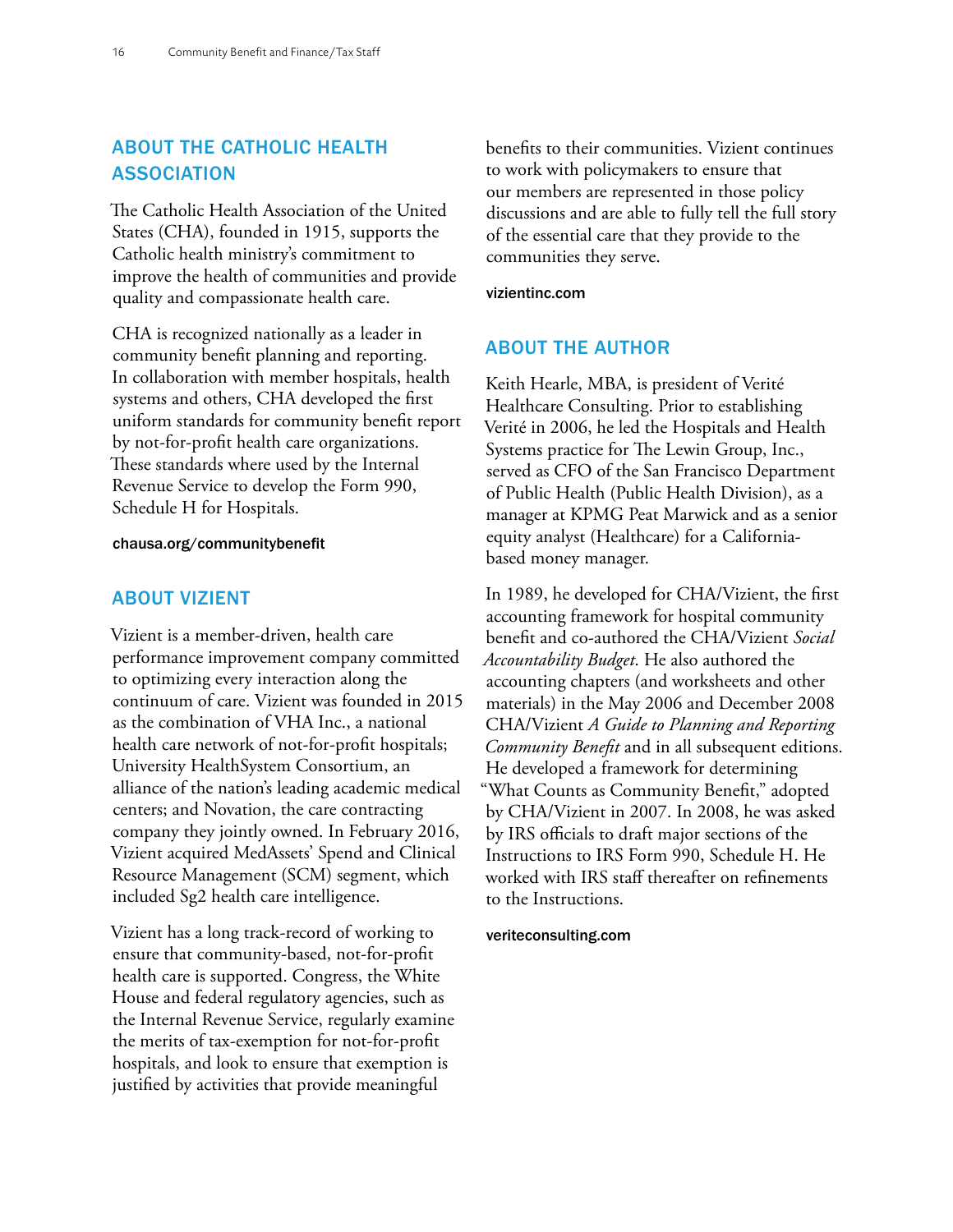"We need to communicate with each other, to discover the gifts of each person, to promote that which unites us, and to regard our differences as an opportunity to grow in mutual respect."

POPE FRANCIS, JUNE 2016